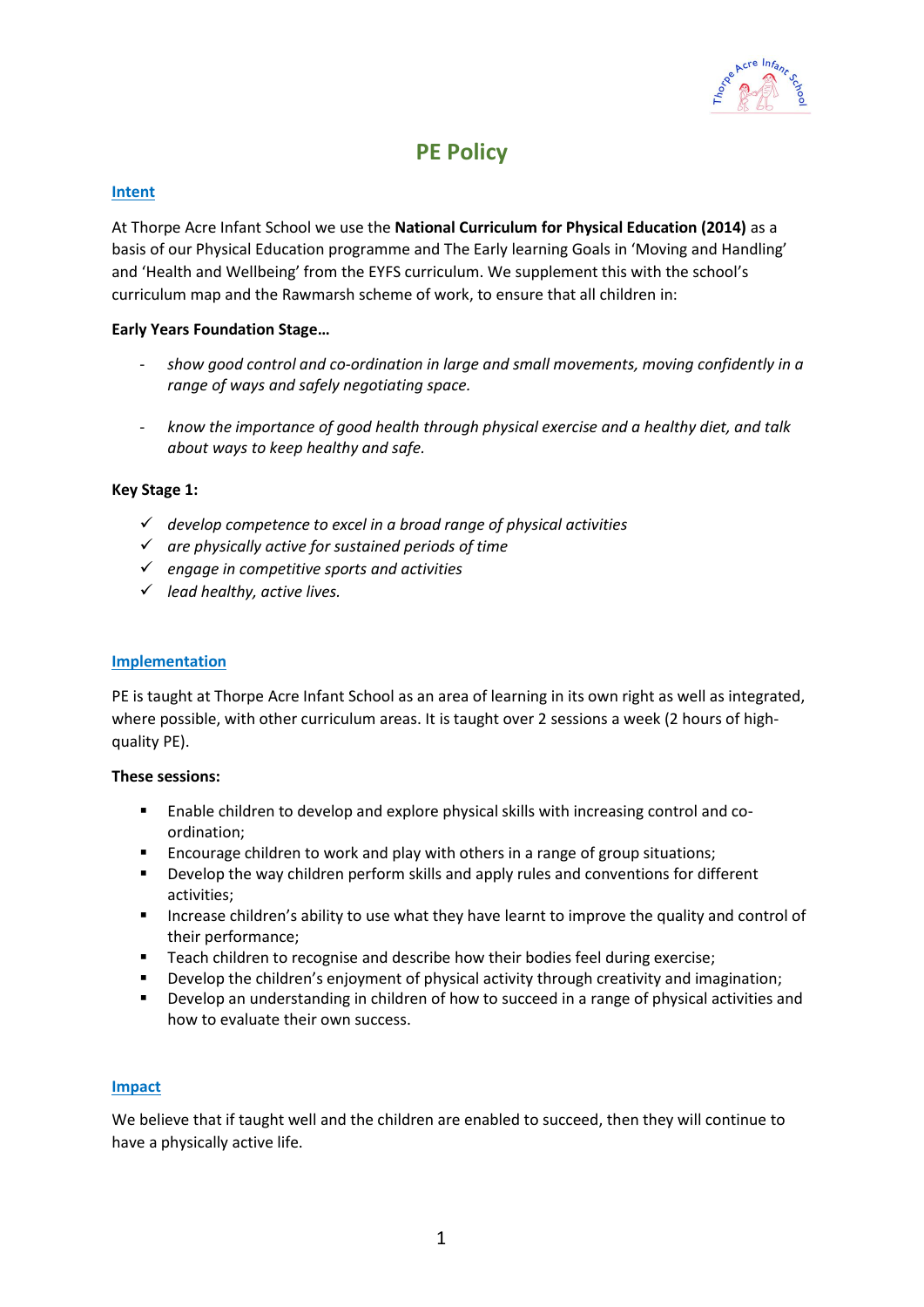

At Thorpe Acre Infant School, we help motivate children to participate in a variety of physical activity and sports through quality teaching that is engaging and fun. We ensure that it allows children to develop fundamental skills and apply them to a variety of activities and sports.

Our pupils are physically active and this has positive implications on their learning in the classroom. Children understand how to lead a healthy lifestyle and understand the importance of exercise. We want children to grow up to live happy and healthy lives utilising the skills and knowledge acquired through PE and to enjoy physical activity and sports that they choose to pursue outside of school.

## **TEACHING AND LEARNING**

## **Foundation Stage**

We encourage the physical development of our children in the Foundation Stage class as an integral part of their work. The physical development of the children is linked to the objectives set out in the Development Matters document and in the Early Learning Goals - which underpin the curriculum planning for children aged three to five years of age. We encourage the children to develop confidence, control of the way they move, and care in the handling of equipment. All children are given the opportunity to undertake activities that offer appropriate physical challenge, both indoors and outdoors, using a wide range of resources to support specific skills. To support these opportunities, children have a weekly Forest Schools session and access to a wide range of physical activity within their outdoor area.

### **Key Stage 1**

We use a variety of teaching and learning styles in PE and aim for children to be active throughout lessons. There may be a 'hook', drawing children into the lesson and to engage and excite them.

Lessons commence with a warm up to prepare the children physically for exercise. There is direct teaching of skills and subsequent skills practice by the children. Children are then provided opportunity to independently and cooperatively practice the skill(s), in context. There may be a celebration and sharing of individual achievements and then a cool down activity to prepare children to return to a normal state both physically and mentally.

Pupils should develop fundamental movement skills and become increasingly competent and confident to access a broad range of opportunities to extend their agility, balance and co-ordination, individually and with others. They should be able to engage in competitive (both against self and others) and co-operative physical activities, in a range of increasingly challenging situations.

## **Pupils will be taught to:**

- master basic movements including running, jumping, throwing and catching, as well as developing balance, agility and co-ordination, and begin to apply these in a range of activities.
- participate in team games, developing simple tactics for attacking and defending.
- perform dances using simple movement patterns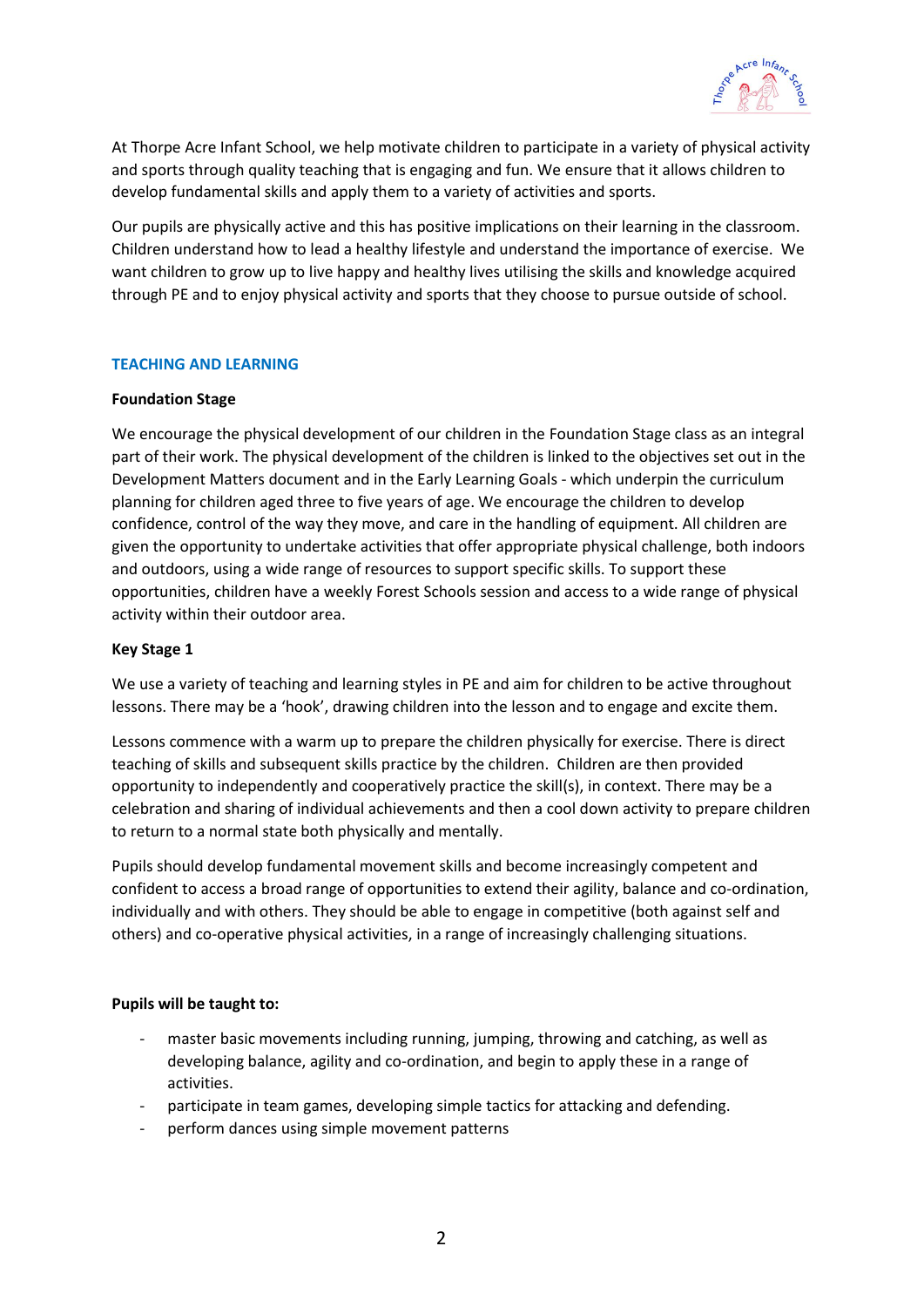

# **PE curriculum Planning**

PE is a foundation subject in the 2014 National Curriculum. Our school uses the Rawmarsh scheme as the basis for curriculum planning in games, gymnastics, athletics and outdoor and adventurous activities. We adapt this resource, which is based around the national curriculum, to meet the needs of our individual classes. Alongside this a sports coach plans and delivers one session a week per class in Fundamental Movement skills, games, gymnastics or athletics. We plan Dance separately around our topic theme for that term.

When facilities can be accessed, our children also have access to a term of swimming sessions each year. These sessions are planned by Metcalf Multi-sports.

Long Term planning maps ensure complete coverage across year groups. These maps include the coverage for both the PE sessions taught by the class teacher and Metcalf Multi-sports. The PE coordinator devises this plan.

We use the Rawmarsh scheme for our medium and short-term planning. This gives details of each unit of work. Daily plans are then used for each session and can be annotated and differentiated for the needs of the class by the teacher. These plans list the specific learning objectives and expected outcomes, and give details of how the lesson is to be taught.

In these session plans, PE activities build upon the prior learning of the children. There are opportunities for children of all abilities to develop their skills, knowledge and understanding in each activity area, which can be adapted and annotated by the teacher for their individual class needs. There is planned progression built into the scheme of work, so that children are increasingly challenged as they move up through the school.

In Year 2, children can attend a residential visit which allows the them to take part in outdoor and adventurous activities.

## **Inclusion and Equal Opportunities**

We teach PE to all children, whatever their ability. PE forms part of the school curriculum and supports the provision of a broad and balanced education to all children. Through our PE teaching, we provide learning opportunities that enable all pupils to make progress. We adapt when needed to meet the needs of those pupils with special educational needs, those with disabilities, those with special gifts and talents, and those learning English as an additional language.

Children with Individual Education Plans may have specific targets for PE and activities will be planned specifically in relation their target and individual needs.

# **Assessment for Learning**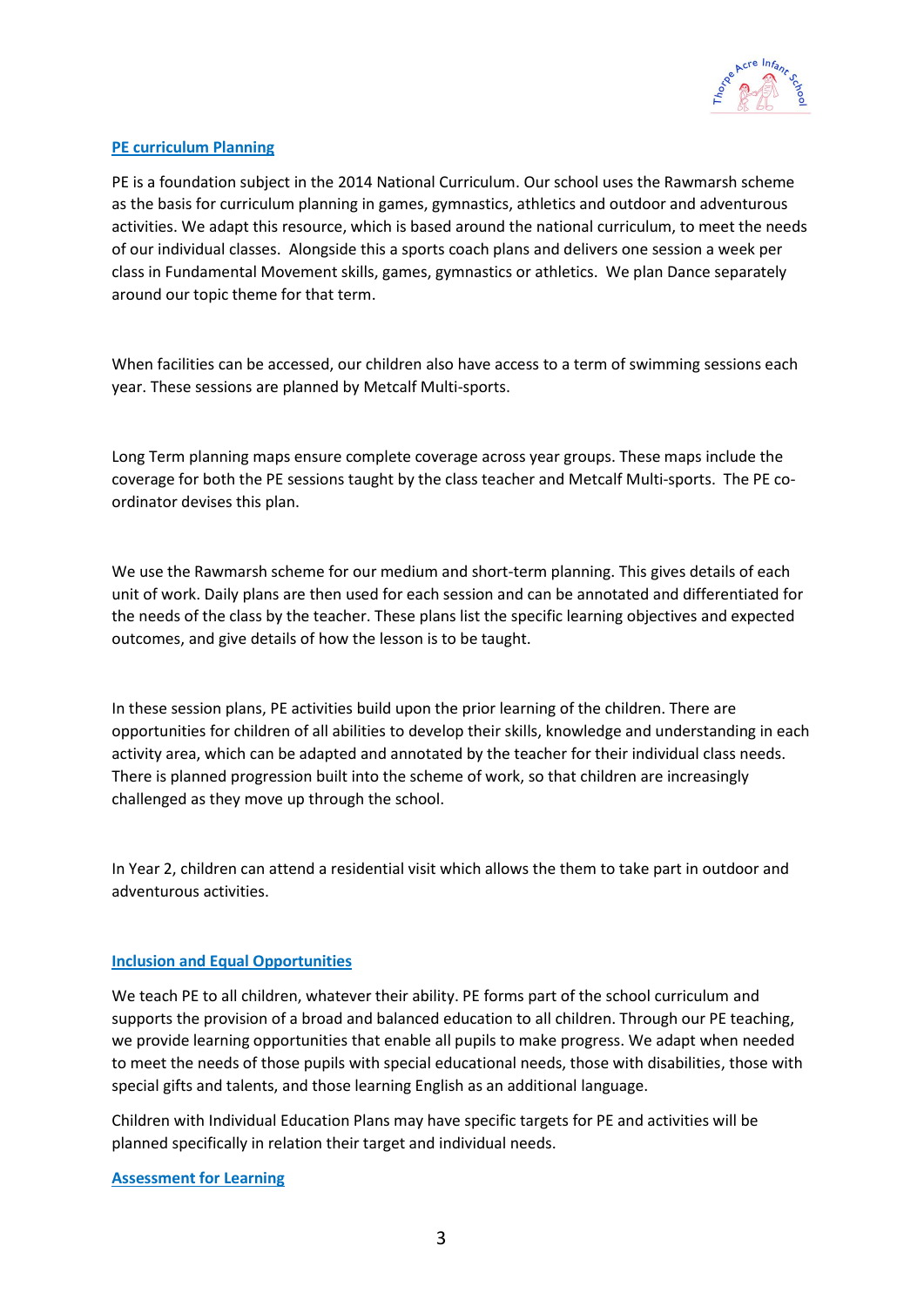

Assessment for PE is an ongoing process. As each lesson progresses, the teacher / Teaching Assistant / sports coach carefully observes and assesses, intervening as necessary, to ensure that each child makes the progress of which they are capable.

The Rawmarsh assessment grids, to record children's progress and attainment over each half term unit. For Dance we use the assessment grid from 'Dance Note'. These are all then kept by the class teacher to be used as a tool for next steps and the formal end of year report - a copy is also kept by the PE co-ordinator which is reviewed. The sessions led by the sports coach use a similar format.

For Swimming, we use our own Duckling award assessment scheme which has been adapted from the ASA.

## **Resources**

We have a wide range of resources and equipment to support the teaching of PE across the school. We keep most of our small equipment in the PE store, and this is accessible only under adult supervision. The hall contains a range of large apparatus and we expect the children to help set up and put away equipment as part associated sessions and to aid development of their teamwork skills. By doing so the children also learn to handle equipment safely. We use the school grounds and garden area for Forest Schools and as part of our outdoor and adventurous activities – we are also able to access Thorpe Acre Junior Schools field for our sports day. For swimming, we use the pool facility at Charnwood Academy, which the children can walk to.

## **Health and Safety**

Safety is paramount when we plan physical activities. All staff must refer to and be aware of the health and safety issues outlined in the 'Safe practice in physical education' document by the British Association of Advisors and Lectures in Physical Education (BAALPE)

#### **Safe Practice in Physical Education outlines that:**

- Teachers carry out ongoing risk assessments for each element of the PE curriculum and review it at each lesson. Safety aspects will be discussed with children prior to activities (pg44)
- First Aid equipment must be available, and all staff must know what action to take in the event of an accident (pg 37-38)
- Regular checks must be made on equipment. Any concerns about equipment must be reported to the subject leader, and any faulty equipment must be labelled and removed from use (pg35)
- Pupils must be taught how to move apparatus safely under supervision of a member of staff. (pg33)
- Pupils must be aware of safe practice when under taking an activity (pg33)
- Pupils must understand the risks involved in wearing inappropriate clothing, footwear or jewellery (pg25, 27-28)
- Good class control, appropriate routines and the use of recognised procedures to teach skills and fundamental to safety (pg26)

**NB** PE mats- based upon BAALPE information *- "Mats should be used to cope with planned and foreseen landings- where it is expected that children will need to cushion deliberate landings.*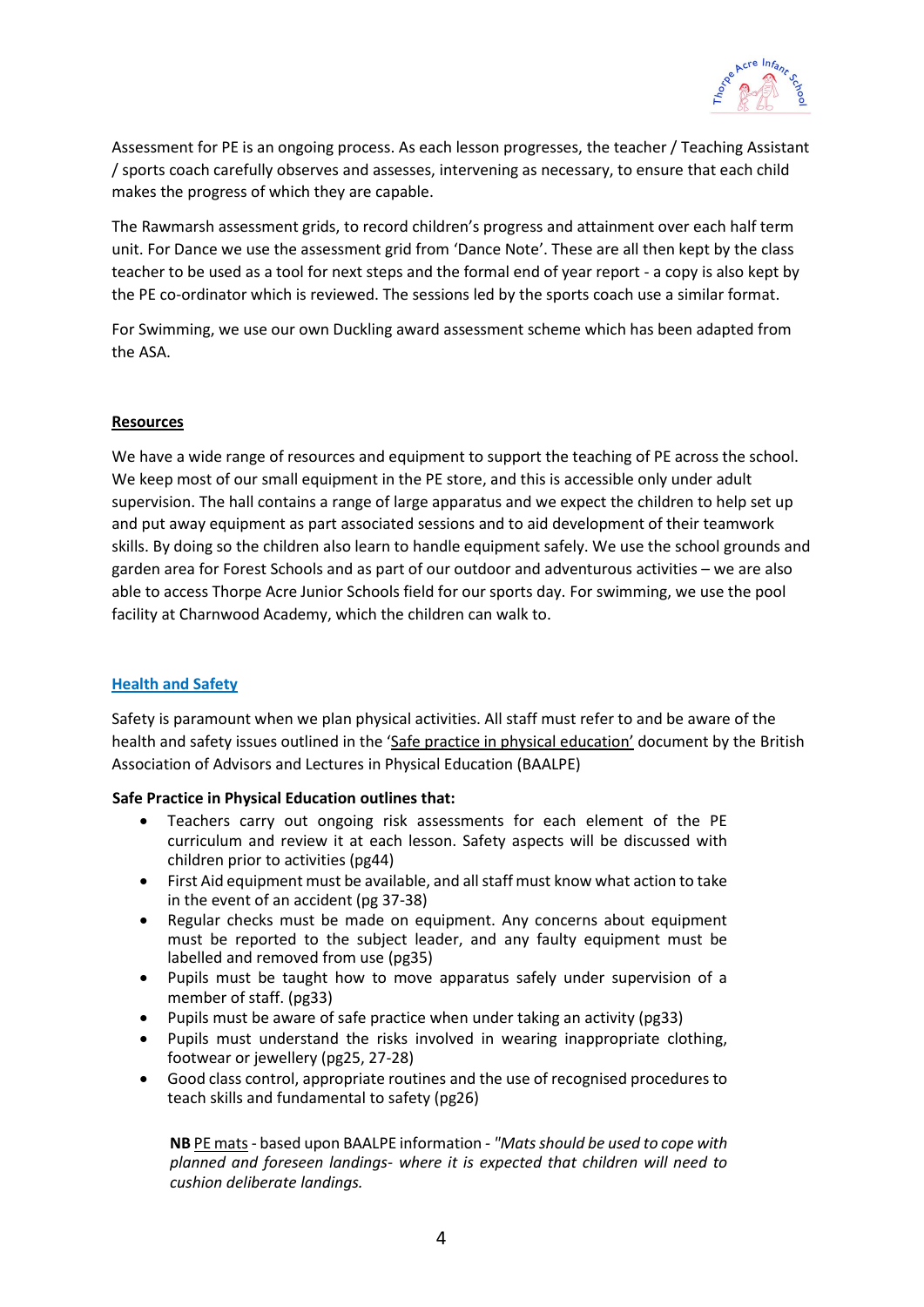

*Teachers should be wary of placing mats where it is considered there is a high probability of a child falling off apparatus. ..."Consequently, mats are to be used for safe planned landing and not for apparatus work where it may encourage unnecessary risk and possible injury.*

## **PE kit**

Changing for P.E. is an integral part of Physical Education lessons. Pupils should change into the appropriate clothing prior to the lesson and afterwards.

#### **Appropriate clothing for indoor PE**

Shorts and T shirt. For apparatus work sessions all children are required to have bare feet. For other sessions in the hall, plimsolls may be permitted at the discretion of the class teacher.

### **Appropriate clothing for outdoor PE**

Children should wear clothing suitable to the weather and ground conditions. Tracksuits and similar attire with a suitable pair of trainers are to be worn in colder, wetter months. During drier warmer months, children may wear the kit outlined for indoor PE. Every effort will be made to ensure that children bring the correct PE kit. Parents must be informed if children continually forget kit. This will be through either a letter or text. Staff, like children, should also dress appropriately for PE.

### **Jewellery and Hair**

Following LA guidelines:

Under no circumstances can jewellery be worn for PE or swimming lessons (unless for agreed religious beliefs)

Jewellery, including earrings must be removed. If a child has earrings which cannot be removed (ie. they have only just been pierced), the child can be involved in PE lessons if they are able to cover their earrings (with tape).

All long hair should be tied back.

## **Extra- Curricular Activities**

The school provides a range of PE related activities for children at the end of the school day. These clubs are delivered by a sports coach and encourage children to further develop their skills in a range of activity areas. The school sends details of the current club activities to parents and carers at the beginning of each term. We also have a sports coach available at lunchtimes, who engages the children in physical activity on the playground. These activities include obstacle courses, a kilometre walk once a week, football and other ball game activities and skipping - which the children work towards different awards. Lunchtime supervisors also have a resource pack of active games to use with the children. Children in Foundation Stage do a daily wake and shake to start their school day off.

#### **THE ROLE OF THE SUBJECT LEADER**